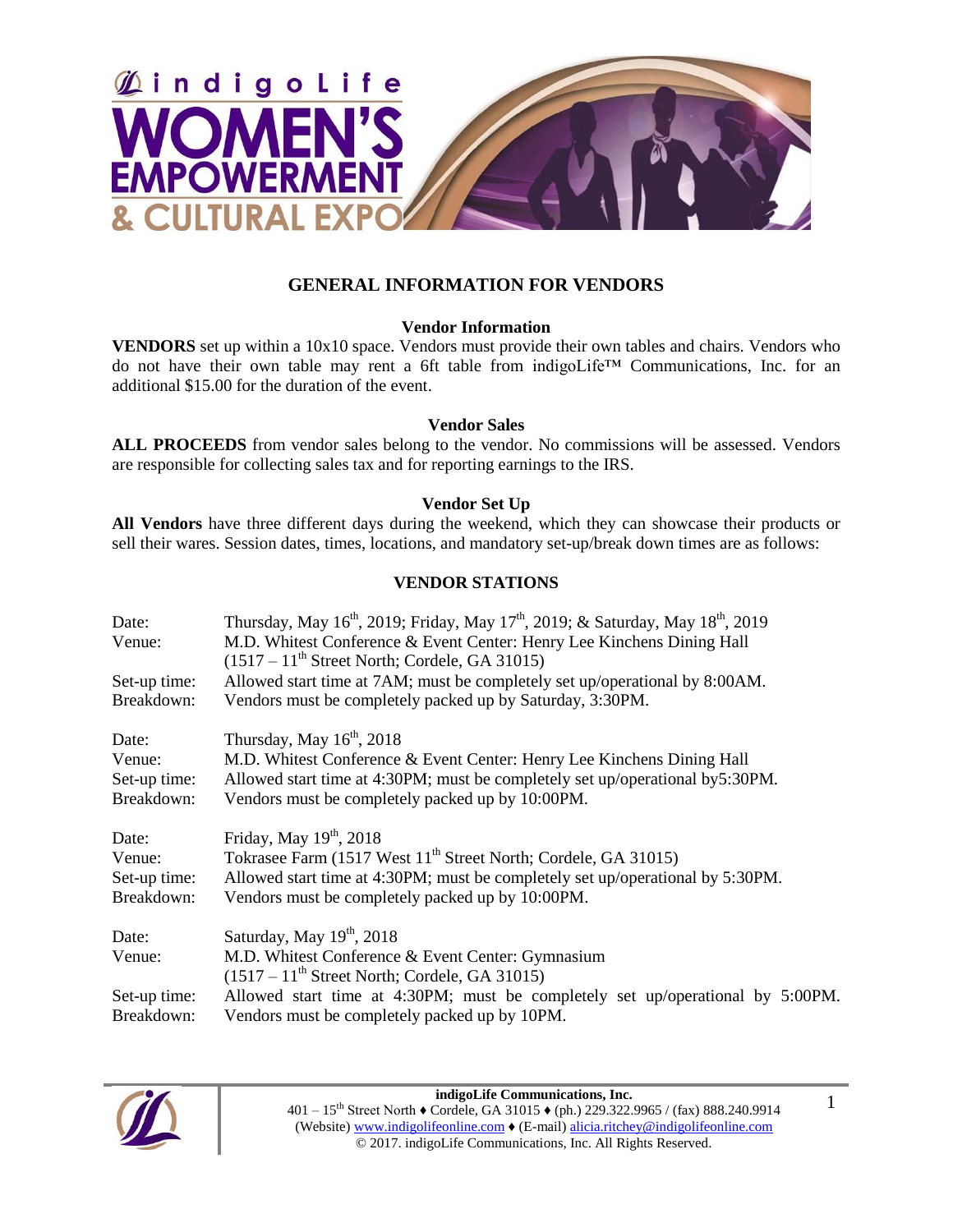

## **GENERAL INFORMATION FOR VENDORS cont'd**

All booths must be fully set up and operational by the designated times shown above. Vendors must remain open until the close of the event. No exhibitor/vendor will be allowed to set up after designated times on the days of the event. Not more than two persons are allowed to represent a Company at an Exhibitor/Vendor booth. Additional persons above the number allowed (2) will be expected to pay the event admission fee.

### **ELECTRICITY**

**POWER** is not available for vendors.

## **VENDOR PACKAGES**

The following are available Vendor Packages:

| Set-up for Thursday. Friday, and Saturday daytime sessions only                                              | Fee: | \$150.00 |
|--------------------------------------------------------------------------------------------------------------|------|----------|
| <b>NOTE:</b> Number of estimated consumers: approx. 125                                                      |      |          |
| Set-up for Friday & Saturday evening socials only<br><b>NOTE:</b> Number of estimated consumers: approx. 250 | Fee: | \$150.00 |
|                                                                                                              | Fee: | \$200.00 |
|                                                                                                              |      | \$15.00  |
| Vendor Concierge (Personal assistance with set up $\&$ breakdown)                                            | Fee: | \$25.00  |
| Choice of Daytime or Evening Vendor Booth<br>Premium Access Pass for all event activities                    |      | \$290.00 |

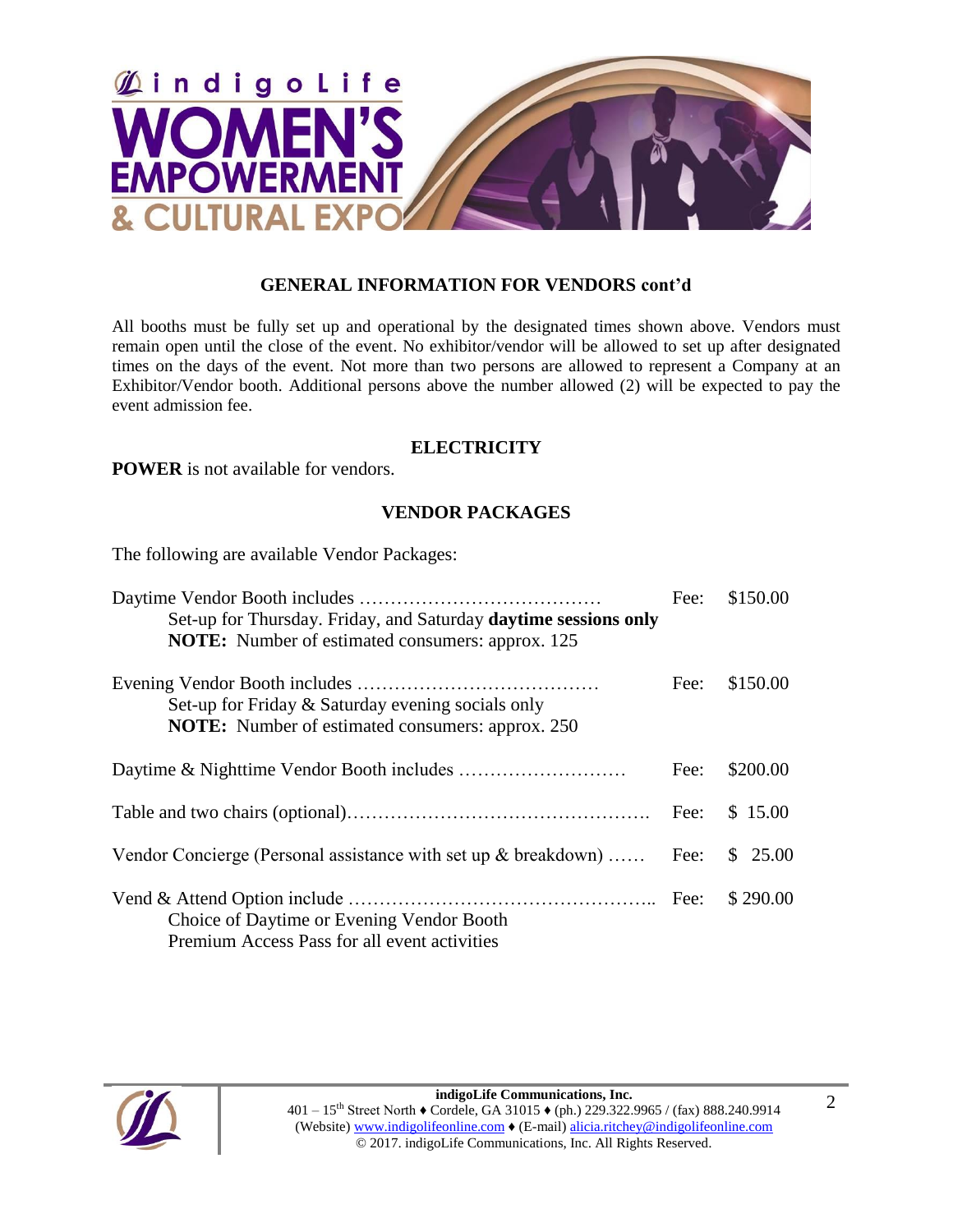

## **GENERAL INFORMATION FOR VENDORS cont'd**

## **PAYMENTS:**

Exhibitor/Vendor fees can be paid via the following methods:

**On-line:** Vendors must pay online at: www.indigolifeonline.com/purchase. Vendors must also email returned application to admin@indigoLife™ online.com.

NOTE: Vendors who choose to attend the daytime sessions must purchase a pass for these activities (See Vend & Attend option). Please contact Dr. Alicia Ritchey at 229.322.9965 to purchase your Premium Access event pass. See page 2 for discount prices for Exhibitors / Vendors.

## **CANCELLATIONS:**

All application fees for exhibitors, product tables, vendors are non-refundable.

## **ACCEPTABLE CATEGORIES FOR VENDORS**

Arts / Crafts: Hand-designed Artwork (paintings, metals, knits etc.)

Apparel: Clothing and other wearable paraphernalia (i.e. clothing, hats, scarves, brooches, etc.)

Jewelry / Handbags: Pouches/ purses of all sorts / Fashion jewelry, including hair accessories

Miscellaneous Non-edibles: Knick Knacks

Freelance Services: Photography / Painting / T-shirt designs, etc.

Food Vendors: Food vendors must comply with all Crisp County Health Department regulations pertaining to food sales at special events. I understand that failure to comply with CCHD regulations may result in being asked to leave the Conference, forfeiting all fees.

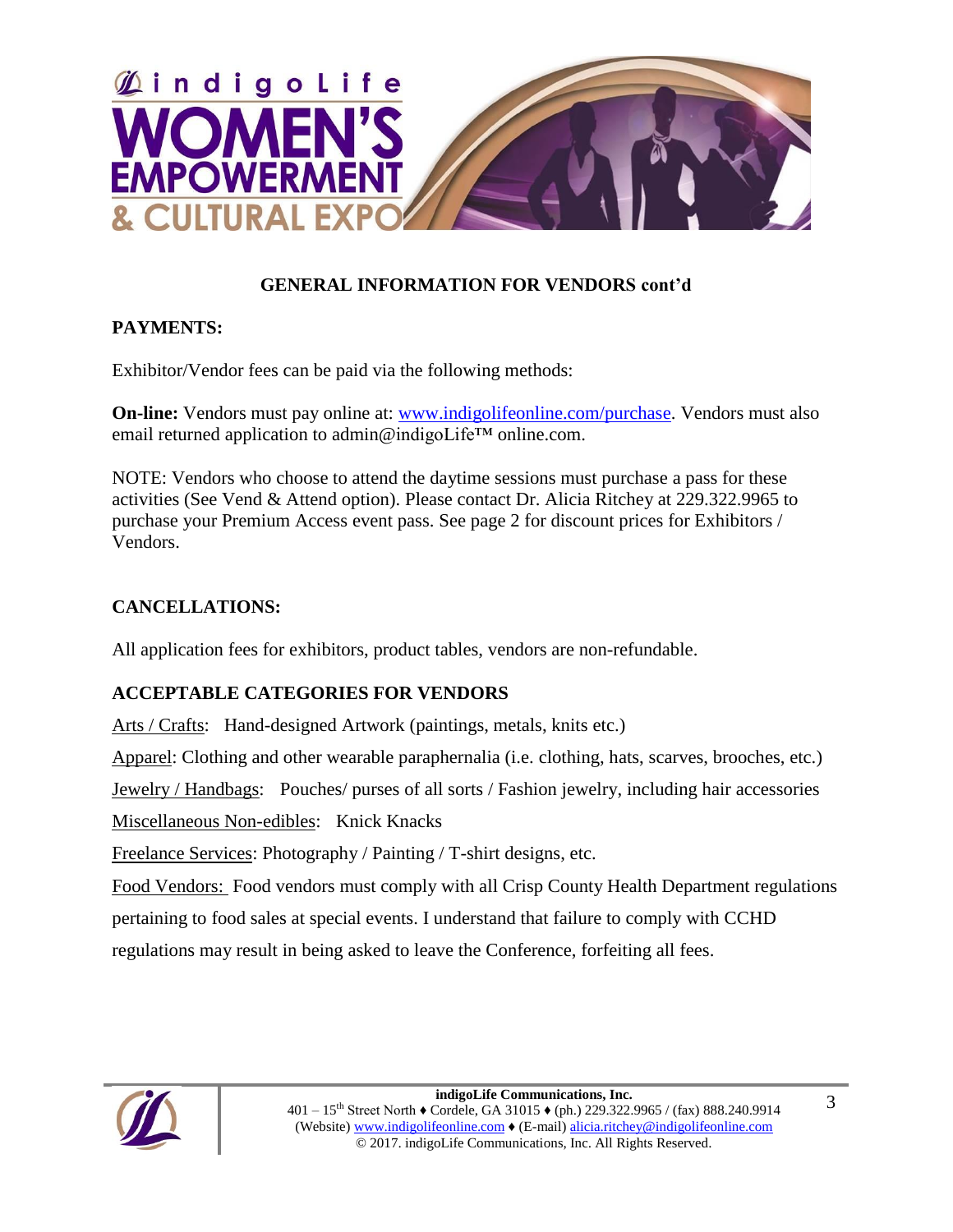

# **Exhibitor/Vendor Application**

| <b>Applicant Name:</b> |                                                           |             |
|------------------------|-----------------------------------------------------------|-------------|
|                        |                                                           |             |
|                        |                                                           |             |
| City: $\qquad \qquad$  | State: $\frac{1}{\sqrt{1-\frac{1}{2}} \cdot \frac{1}{2}}$ | Zip Code:   |
| Work Phone:            |                                                           | Cell Phone: |
|                        |                                                           |             |
|                        |                                                           |             |

(See above for List of Acceptable Categories for Vendors)

Check all that applies to your vending requests:

| $\Box$ Daytime Vendor (\$150) |  |  |  |  |
|-------------------------------|--|--|--|--|
| $\Box$ Combo Vendor (\$200)   |  |  |  |  |
| $\Box$ Vend & Attend (\$240)  |  |  |  |  |

 $\square$  Social Events Vendor (\$150)  $\Box$  Table (6 ft.) & two chairs (\$15)

Number of DAYS you expect to vend: Number of  $10x10$  spaces you will need:

\*Disclaimer: We do our best to accommodate requests, but first choice area is not guaranteed.

| <b>Requested Items:</b> | Prices: |
|-------------------------|---------|
|                         |         |
|                         |         |
|                         |         |
|                         |         |
|                         |         |
|                         |         |



4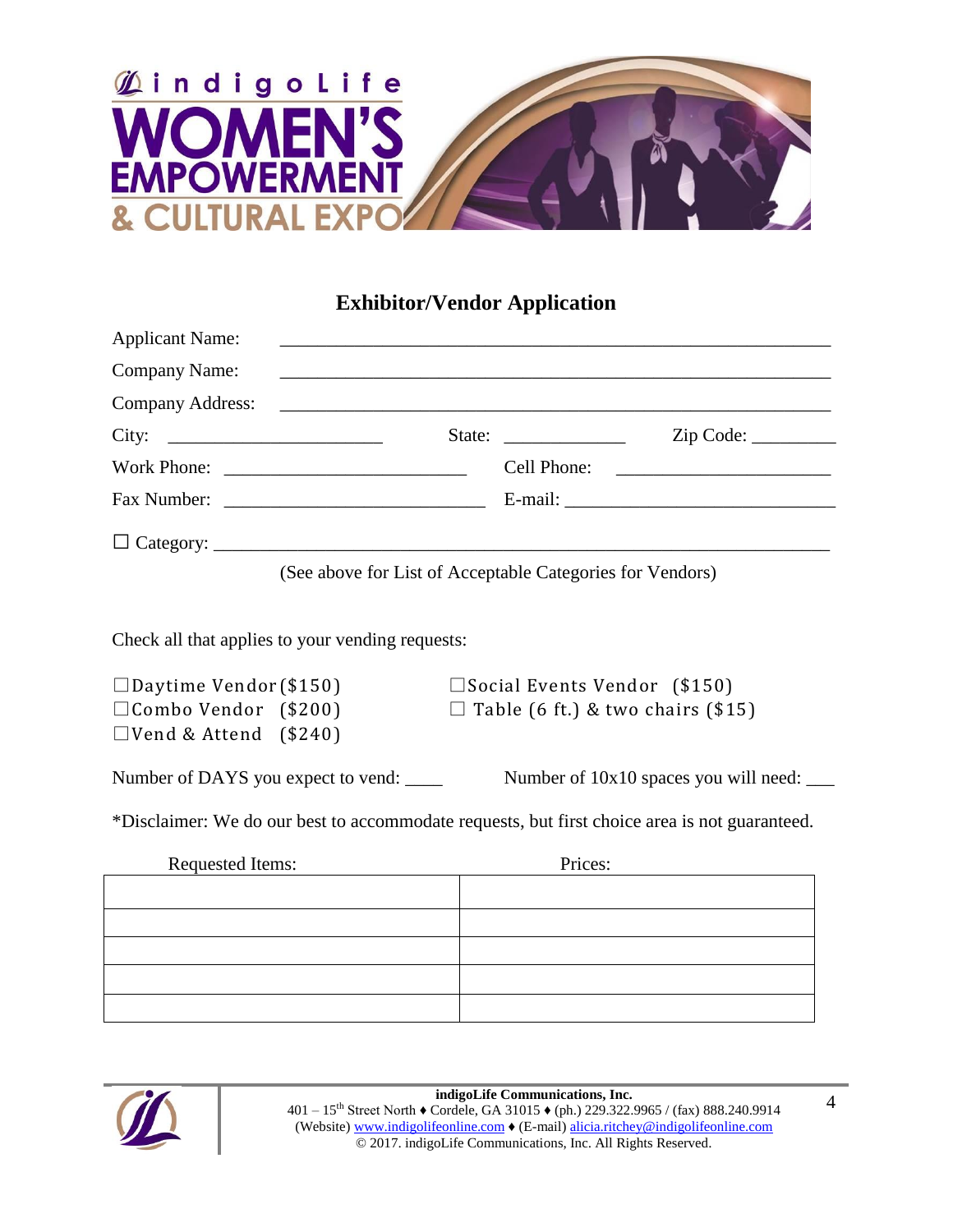

# **Exhibitor/Vendor Application cont'd**

As a participant of the indigoLife™ Women's Empowerment & Cultural Expo 2019, I fully understand and agree to the following:

indigoLife™ Communications, Inc. believes in equal opportunities for all vendors; and will actively seek fair evaluation of all applications. We do not allow personal beliefs to conflict with application consideration. In selecting participants, criteria may include menu items, past history, receipt of application arrival, and event area accommodations. **indigoLife™ Communications,**  Inc. reserves the right to deny acceptance of any applicant if past experience or other factors warrant exclusion.

I recognize and acknowledge that I assume full risk of any injury, property damage, or loss which I may sustain as a result of my participation in any and all activities connected with or associated with my participation in the Women's Empowerment & Cultural Expo. Furthermore, I understand that I should carry my own insurance, and that I store my products and equipment overnight at my own risk.

Vendors are expected to provide their own tables and display boards. Do not tape, tack, or otherwise affix any materials or signs to walls, light fixtures, or other surfaces on public or private property. Vendors may purchase a table and two chairs for an additional \$15.00.

No Vendors or their representatives shall conduct themselves in a manner offensive to general standards of decency or good taste. The Exhibitor/Vendor Committee reserves the right to screen all booths and exclude inappropriate items or items that do not fit within the category stated on application. In the event of inappropriate behavior, including the sale of items not listed, the booth will be forced to close, and all fees will be forfeited.

I agree to provide a specified list of all items I plan to sell, and I acknowledge that I may not be permitted to sell each of the items I submit. I understand that I must comply with all Crisp County Health Department regulations pertaining to food sales at special events. I understand that failure to comply with HCHD regulations may result in being asked to leave the Conference, forfeiting all fees.